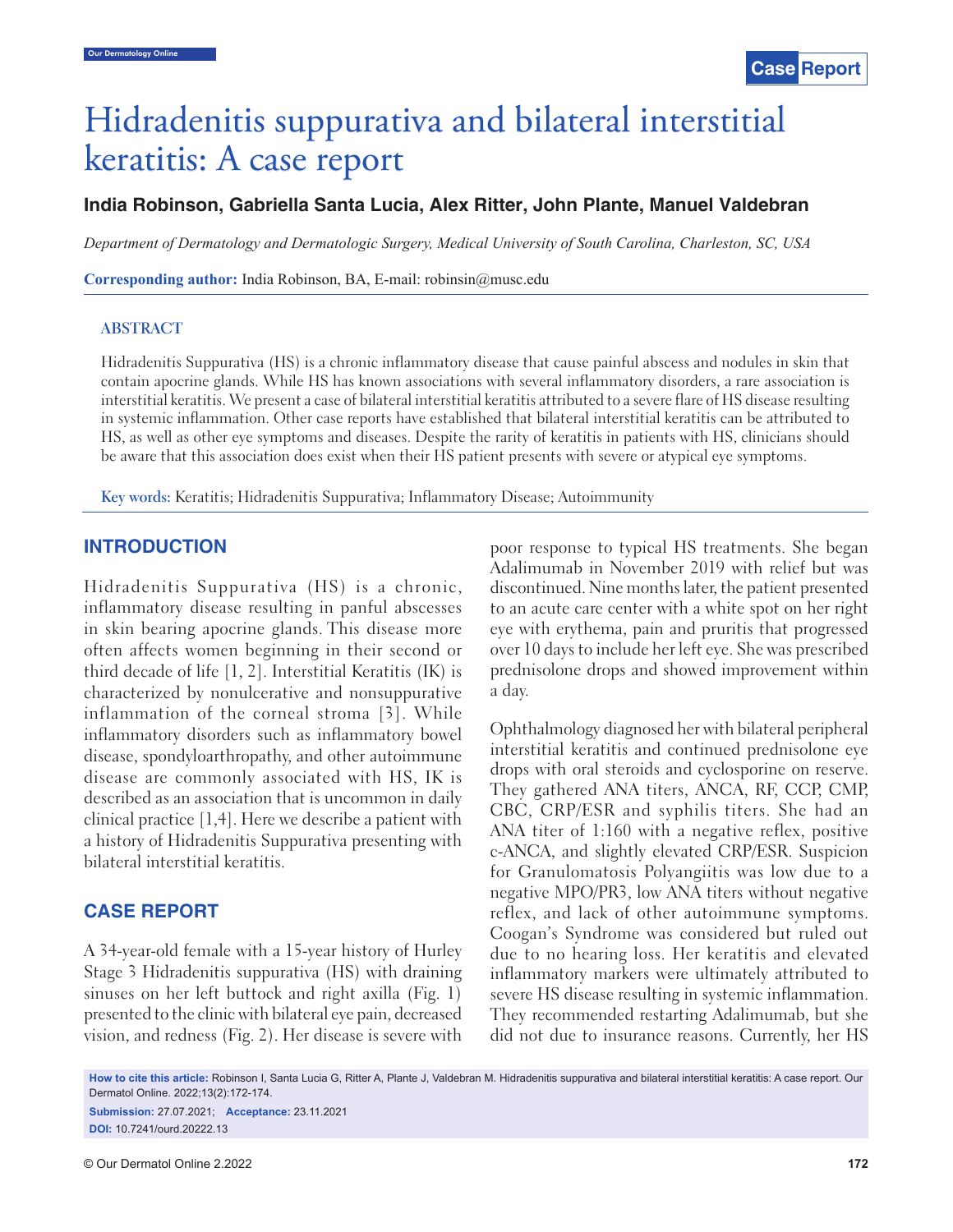

**Figure 1:** Axillary HS with nodules forming sinus tracts.



**Figure 2:** Bilateral eye erythema.

disease is stable without recent flares and her keratitis has resolved.

## **DISCUSSION**

Although bilateral interstitial keratitis is a rather rare complication of HS, it may be important to screen these patients for this complication along with other immune dysregulation phenomena such as acne conglobata, spondyloarthropathies, pyoderma gangrenosum, synovitis-acne-pustulosis-hyperostosis-osteitis syndrome, Dowling-Degos disease, fox den disease, florid steatocystoma multiplex, pyoderma vegetans, and pityriasis rubra pilaris.<sup>3</sup> Prevalence and incidence data is limited for the association of HS and keratitis, but there are at least 10 cases in which the two entities were linked to one another [4].

One of these case reports is a similar presentation of another young Black female with severe HS that presented with bilateral interstitial keratitis that initially responded well to topical steroids, as our patient did [5]. One month following discontinuation of topical steroids, she had a flare of her HS disease that coincided with another flare of keratitis. Both conditions responded to Adalimumab and remained in remission for 7 months. Although we cannot associate a response of our patient's keratitis to Adalimumab, we also saw that there was a temporal association with the activity of our patient's HS disease and her keratitis. Her keratitis initially presented when her HS disease was flaring and remained stable when her HS symptoms were minimal.

Another study investigated the associated of HS with any type of inflammatory eye disease (IED). They found 20 patients with concomitant HS and IED, though the association between the two could not be determined as causal [3].The majority were, similar to our patient, African American and female with 35% of patients without another autoimmune/inflammatory disease to explain the IED. Despite topical steroids being considered first line therapy, most patients with HS required systemic immunosuppression to alleviate symptoms [3].

## **CONCLUSION**

Despite this being a rare phenomenon, it is valuable to be watchful of any HS patients with any eye discomfort, pain, change in vision, or change in appearance of the eyes, and consider urgent referral to ophthalmology. Alongside referral, prompt escalation of therapy to systemic immunosuppressive agents is necessary in over 70% of HS cases complicated by inflammatory eye disease and results in significant improvement [1,3]. Although our patient did not require any systemic therapy, coordination between ophthalmology, rheumatology, and dermatology resulted in the appropriate ruling out of any other autoimmune conditions, and attribution of her keratitis symptoms to her HS disease.

## **Consent**

The examination of the patient was conducted according to the principles of the Declaration of Helsinki.

The authors certify that they have obtained all appropriate patient consent forms, in which the patients gave their consent for images and other clinical information to be included in the journal. The patients understand that their names and initials will not be published and due effort will be made to conceal their identity, but that anonymity cannot be guaranteed.

## **REFERENCES**

1. Alikhan A, Lynch PJ, Eisen DB. Hidradenitis suppurativa: A comprehensive review. J Am Acad Dermatol. 2009;60:539-63.